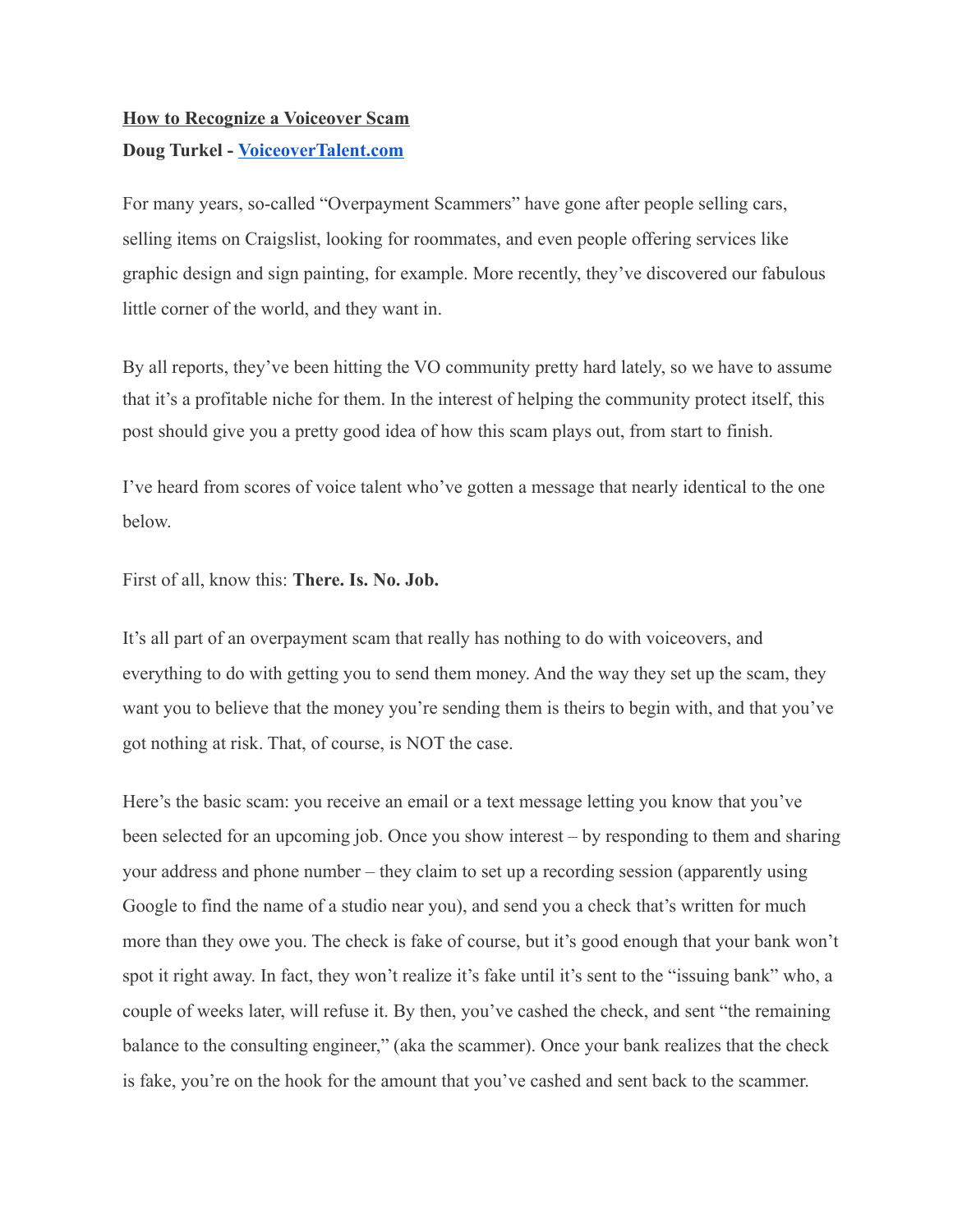In hopes of giving you a full understanding of the process so you can spot these scams more easily, what follows has been compiled from a number of reports from fellow talent. And it's helpful to know that all of the talent whose stories are represented here knew from the beginning that they were dealing with a scammer.

### **I'll be chiming in along the way (in bold).**

### **Here's a typical first email from the scammer. Be on the lookout for red flags as you read:**

Hello and how are you doing today? My name is Jamie Bridge. I found your profile while surfing the internet, and found it interesting. We are currently seeking voice over artist for an upcoming audition in your area next month. Kindly respond to this email if you are interested.I look forward to reading from you so we could proceed with further details. Thanks, Jamie

# **If you respond to that first email, you'll get something like this next (and there are a ton of red flags here):**

Thanks for your response .It is a 850 CAD voice over (Assignment) for you, . A new corporate client of mine wants to create their online website.This assignment is for either professional or non professional voice. You don't have to worry about your experience, we have specialists,and Contract Studio Engineer who will bring the real perfection to the job. It's a 1 day job and wouldn't take more than that least 1 hour each day. I wouldnt be able to send you the script because my client have "copyrighted" it and confidentiality is of utmost importance until we have agreed to terms on the job.The Job cannot be done in your personal studio as it needs directing by a voice coach as well as it must be mastered by our consultant engineer.Job Location: The recording will be held at a rented studio close to your location, so you don't have to worry about traveling, the name and address of the studio will be forwarded to you before the date of the recording.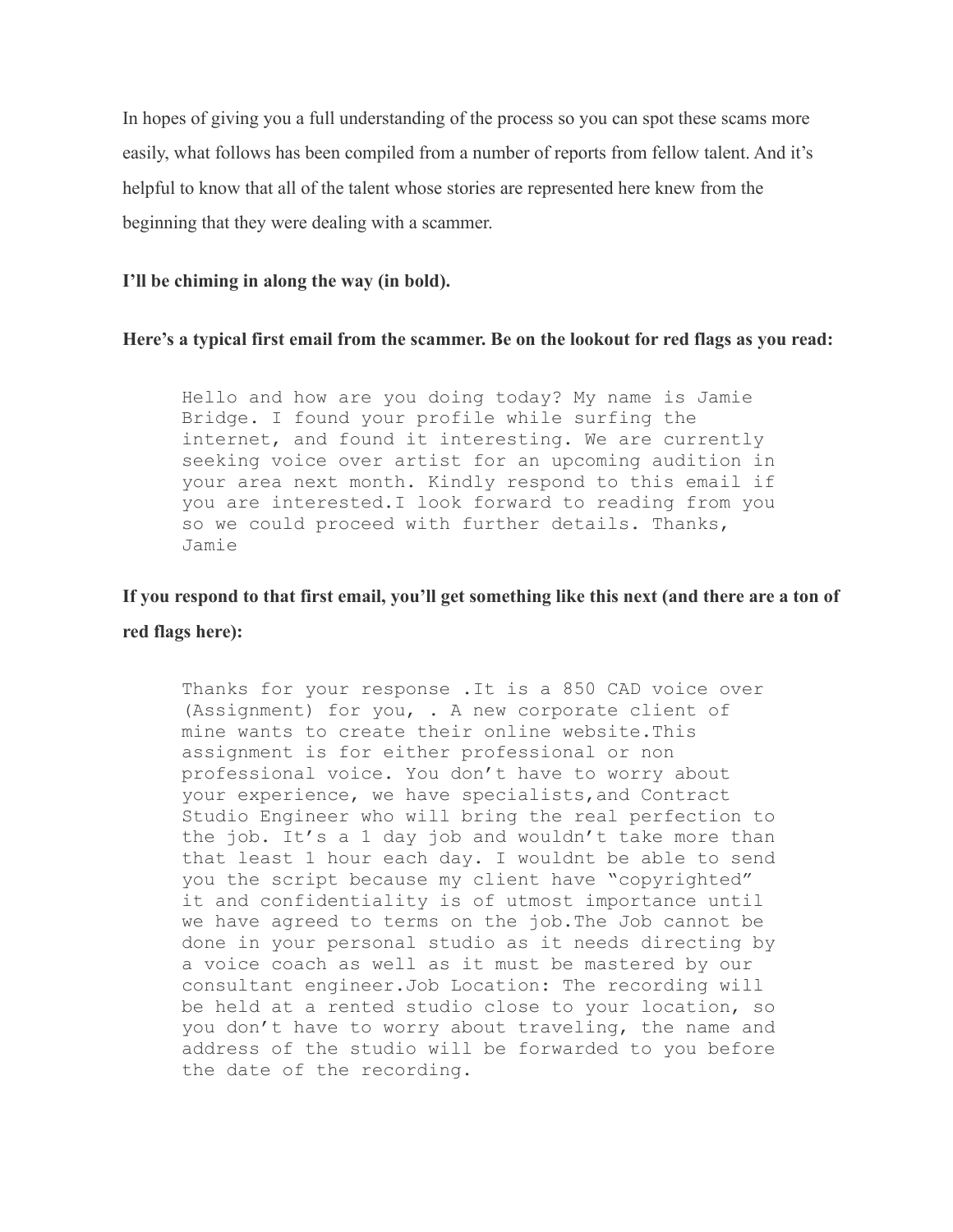Company: TS Media

Job Description:

We are creating an animated marketing video to be distributed through web and social media. The overall video is approximately 10 minute in length with the Game Show host part being about 5 seconds. The Game Show Host voice must be boisterous, fun and entertaining.

Please title the audition file with your name to assist the client in selecting an appropriate candidate.

Sample Script:

(Contestant) Uh, I'm no rocket scientist but I'd say… traffic congestion.

(Contestant) Well, I'm no rocket scientist but that's a no brainer. Mass Transit is the better option.

Expectations: You need to be in a good mental and emotional state of mind. Basically this is all that is required of you, Kindly, get in touch with me as soon as possible if you will take the job. More details will be provided to you and we can continue from there. Please, no time wasting. Let me know if you will take the job to commence with next arrangement. Please I'd like you to check your email on a regular basis, I might have updates for you.

#### **If you're still up for it, the scam is on:**

Thanks for keeping in touch. I received your email indicating your interest. Your total pay for the job as discussed in my previous email is \$850 .You would be paid an initial upfront deposit for \$400 to guarantee your participation for the recording and ascertain the job, and your balance of \$450 would be paid to you in cash or pay check on the final day of the recording. I will get in touch with our financier,and the part payment will be mailed to you,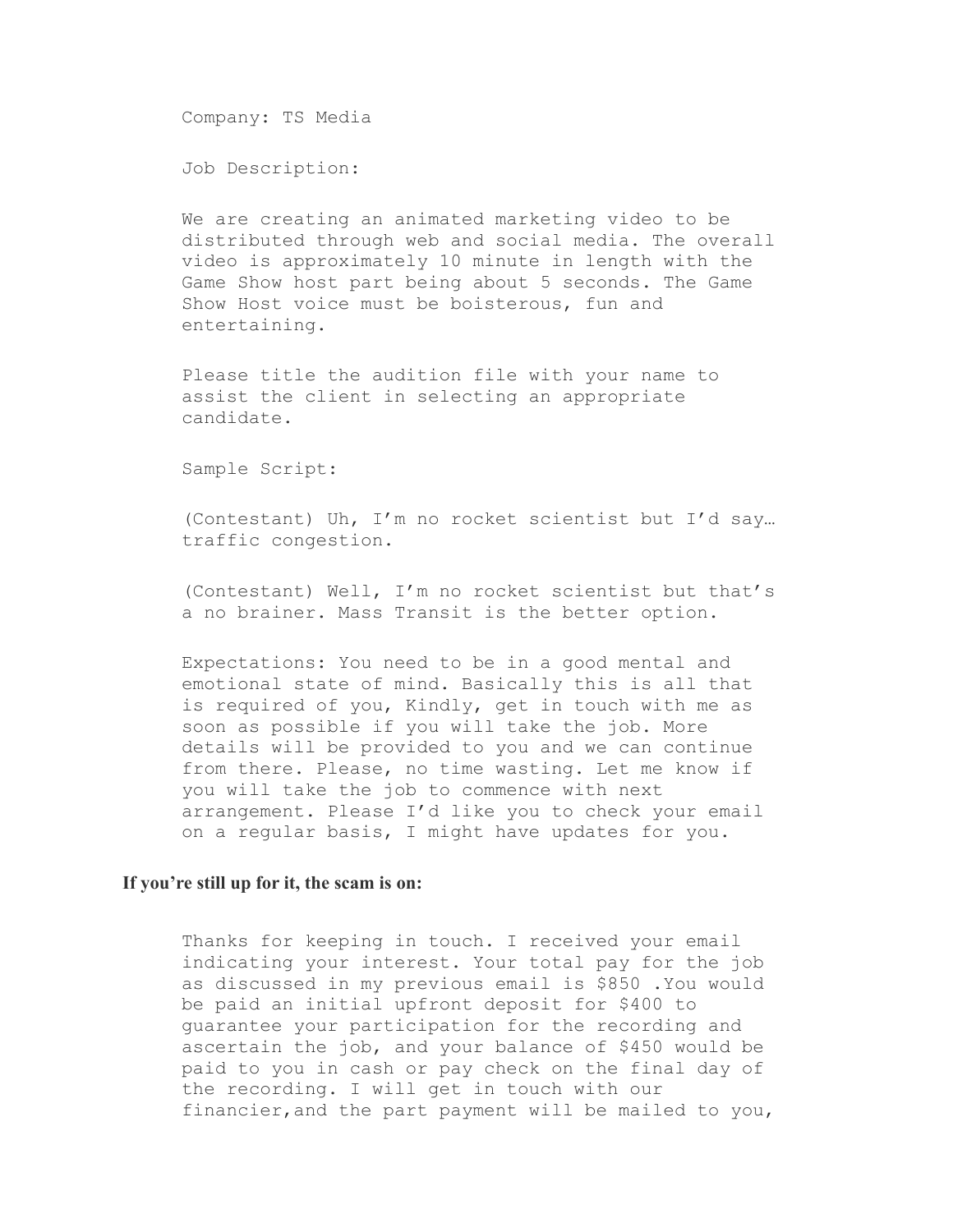until you receive and confirm payment before the recording will hold. Once you receive the payment, you are expected to cash and deposit it into your bank account. After which, you deduct your initial payment of \$400 to guarantee your participation in this project, and then send the remaining balance to the consultant engineer who will take care of all technical aspect of the job and studio rental with other planning.

**That previous sentence is the key to their scam. More on that in a minute. The email continues …**

Kindly get back to me with the details below for payment and other info if available upon request

Your Full name to appear on the Check:

Complete Mailing address (No P.O Box) where the payment should be mailed:

Phone numbers (Cell and Home):

Please be informed that we would be making arrangement for your transportation if need be. There is nothing to worry about. Kindly keep in touch with the details requested as soon as you can. The venue for the recording shall be communicated as soon as all the requested details above are confirmed. Concerning the date of the recording, you have the opportunity to choose the two most convenient days for the recording. Kindly indicate that in your next reply.

Warm regards

Jamie

P.S . Please be informed that this is a one time recording. No contracts. All necessary paper work would be signed on the 1st day of recording.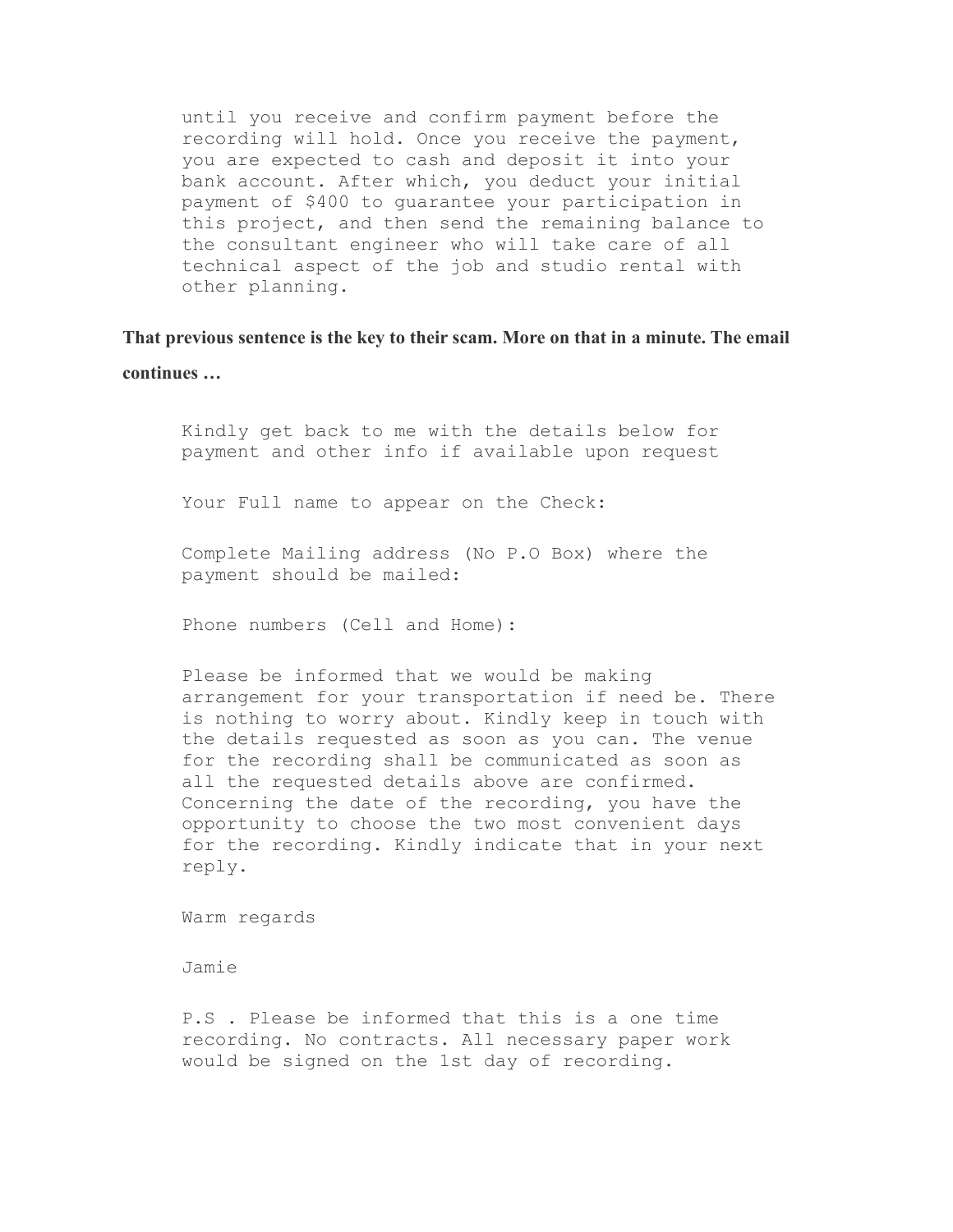**Once you've sent them your contact information, they let you know when and where the recording session has supposedly been scheduled. Some talent have told me that they called the studio to confirm the session, and of course, the studio had never heard from anyone about the session in question.**

**One talent pointed out that the "recording studio" the scammers claimed they'd booked the session at, wasn't a recording studio at all, but a duplication facility which, in fact, never did any recording on site, and didn't even own a single microphone. Interestingly, that studio's "Google/My Business" listing includes the designation "Recording Studio," which must have been enough to have convinced the scammers that it was a believable choice.**

**Back to the scam:**

Hi,

Congratulation on your new job. I want to assure you that everything would work out fine as planned. Kindly get back to me to reconfirm your interest in the job.

Venue: Realtime CD, 334 N.E. 89th St. Seattle, WA 98115

Date: 7th of March

Time: 10am-11am

As soon as i receive a confirmation from you, i would let you know when to receive the payment. I look forward to your email.

### **At this point, they overnight you a fake check, following up with a message like this:**

I am write to inform you that gig payment has issued and should deliver to you today.You track your payment here atwww.usps.com with tracking numbers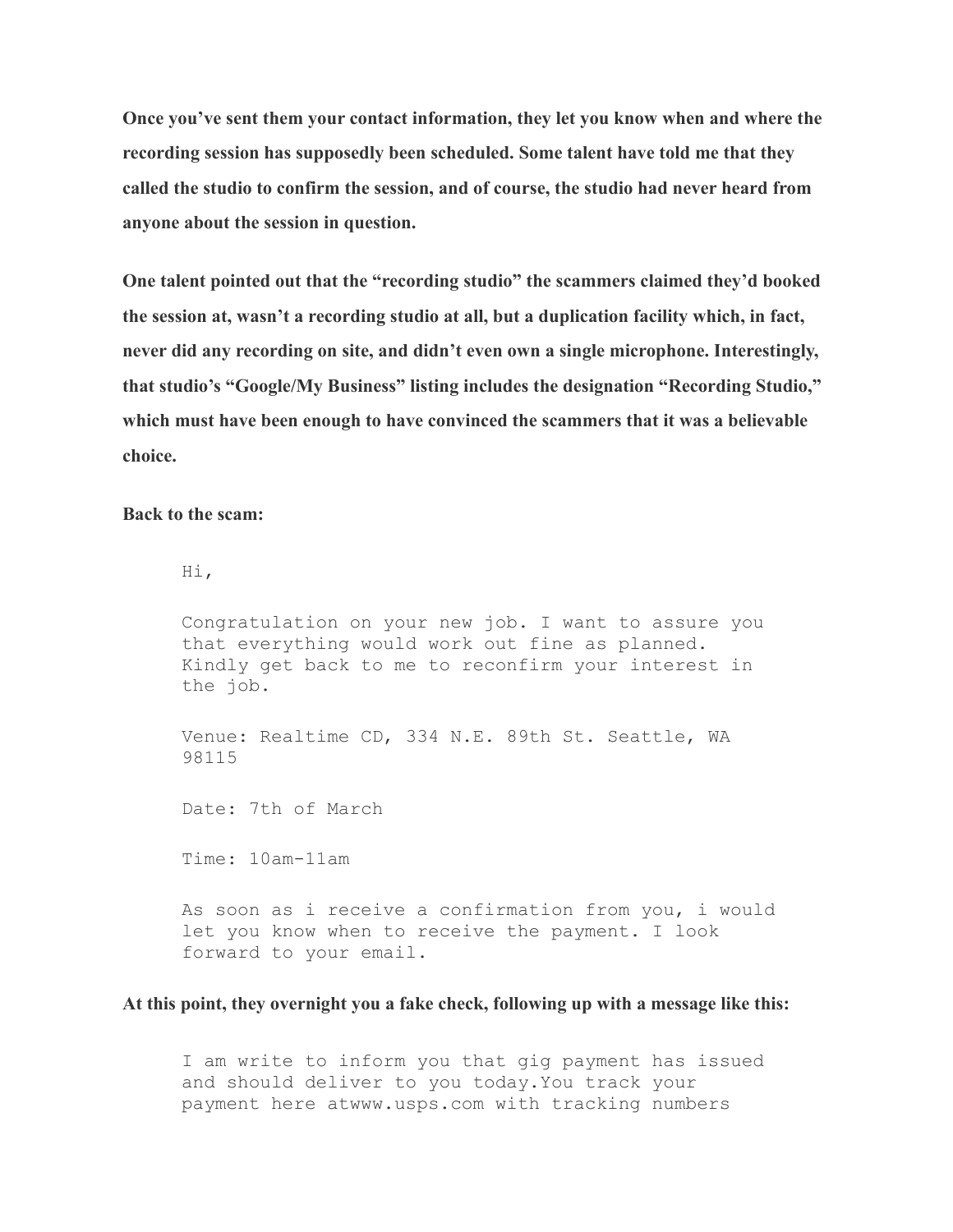8100574610560484123119 and i also like to remind you that you are paired with the Consultant Engineer, as soon as the payment arrive, I want you to proceed to having it Deposited at your bank for confirmation/verification as soon possible and it will take about 24hours to clear at the bank and once cleared, deduct \$400 as your pre-payment for your services and have sent the rest to the Consultant Engineer who will take care of all technical aspect of the job and studio rental we are going to use for the recording with other planning. Your remaining \$450 will be given to you on the day of the recording.

Acknowledge receipt of email and understanding of contents

Warm regards,

Gary

### **Acknowledge receipt of that email, and you'll get this:**

Glad you have received payment. i sent you text message. Let me know when you deposit the check at your bank

According to talent I've spoken with, the fake checks they've received have been written for between \$1,600 and \$2,700, meaning each one represents a potential profit of between \$1,200 and \$2,300 to the scammer. (This check was written for \$1,870, which would have meant a \$1,400+ profit for the scammer.)

| IE                           | <b>THE REAL PROPERTY AND REAL PROPERTY</b><br><b>CIRA KINESYNOME</b>                                            | <b>SunTrust Bank</b> | 4381V                                                    |
|------------------------------|-----------------------------------------------------------------------------------------------------------------|----------------------|----------------------------------------------------------|
| DATE.                        | THE R. P. LEWIS CO., LANSING MICH.<br><b>LING BOLTER FEDERAL HOUSTAY</b><br>INTERFECT IN MUSCUL PLOKENS, FALL 1 |                      | <b>GATINEER</b>                                          |
| 3/14/2016                    |                                                                                                                 |                      | AMOUNT OF CHUCK.                                         |
| <b>PAT</b>                   | One Thomas I light inside Perrory and 03:100 *****                                                              |                      | <b>SEATURE</b>                                           |
| <b>TEE</b>                   |                                                                                                                 |                      | 03-5/65 043 P3V4 B<br>IN ARTIST BO DAYS, FROM DATE WOULD |
| TIBI<br><b>ENTR R</b><br>KW- | <b>ROCKWINTINE</b>                                                                                              |                      |                                                          |
|                              |                                                                                                                 |                      |                                                          |
|                              | PLISING COLLIDOTION ANODERINING                                                                                 |                      |                                                          |
|                              |                                                                                                                 |                      |                                                          |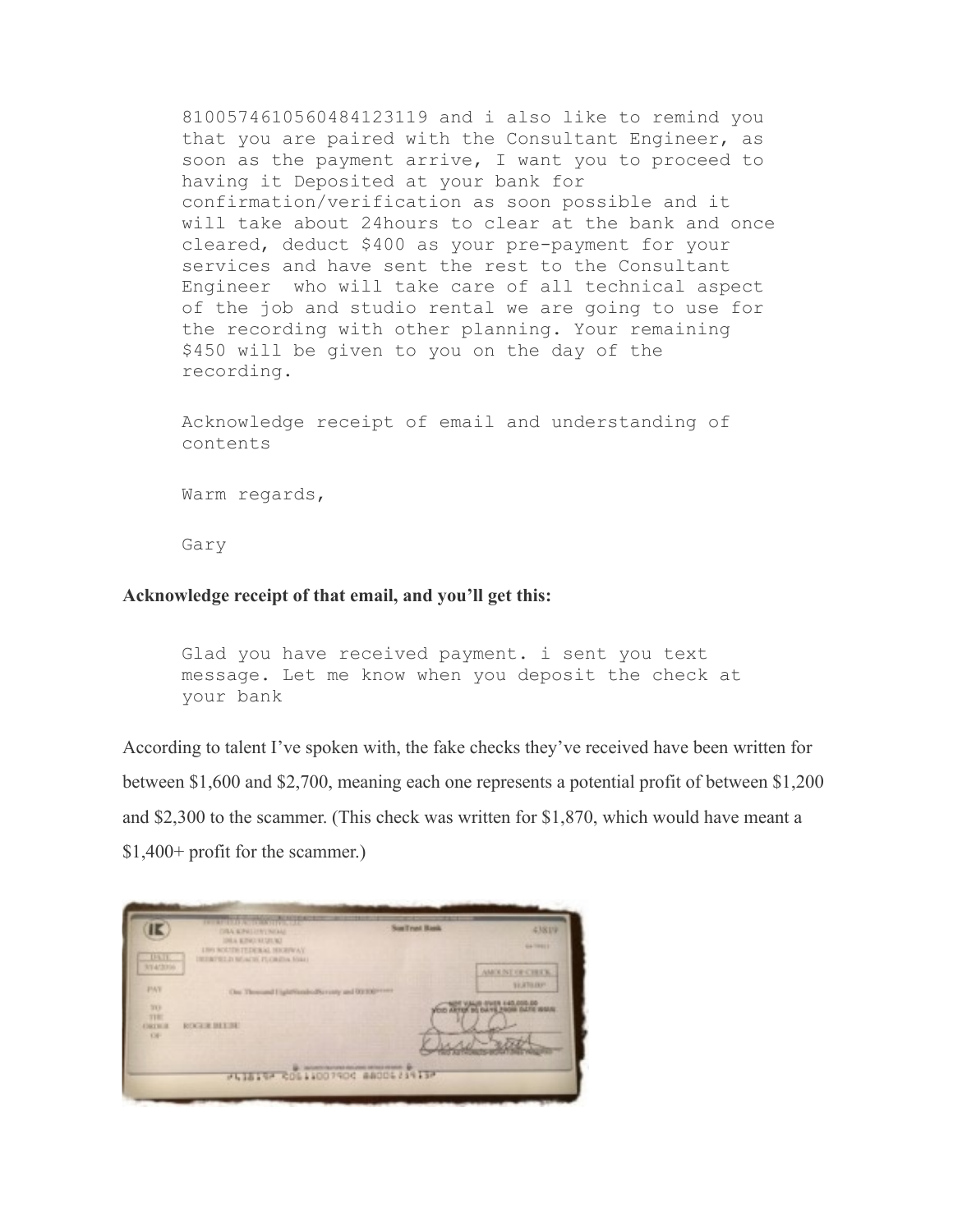By the way, a close look at the headers from the emails above revealed that they originated from somewhere in the the UTC +0100 time zone. This is the Central European Time Zone, which is in use in Nigeria and other African countries. (Researching this information led me to [this](https://zeltser.com/craigslist-paypal-overpayment-scams/) [interesting and exhaustive report](https://zeltser.com/craigslist-paypal-overpayment-scams/) on the lengths to which these scammers will go.)

Anyway, once you confirm that you've received their check (which again, is totally fake), all communication switches to texting.

Interestingly, their English skills improve dramatically at this point, making it likely that the original, possibly Nigerian scammers have handed the operation over to someone here in the States. And since they're hoping to be able to pick up the funds that you send them at a Walmart or CVS near them, that would make sense.

Also, in every case, at this point the conversation completely stopped being about a recording session, and centered only on the transfer of money.

### **Postscript:**

A number of talent have told me that they played along for a while, thinking that at least they'd waste a bit of the scammers' money by forcing them to send the bogus check via FedEx. But of course, it turns out that they use stolen FedEx account numbers so even that doesn't have the intended effect.

Dave Courvoisier recently wrote [a fabulous and informative blog post](http://courvo.com/2016/02/5-ways-to-protect-yourself-from-vo-scammers.html) about protecting yourself from VO scammers, Nigerian and otherwise.

If you've been contacted by scammers you can always file a complaint with the [Federal Trade](https://www.ftccomplaintassistant.gov/) [Commission](https://www.ftccomplaintassistant.gov/) and the FBI's [Internet Crime Complaint Center.](https://www.ic3.gov/complaint/default.aspx) Also check your state's Attorney General site as they often have resources to report these types of things.

Finally, read up on the **Internet Crime Complaint Center's scam page** and familiarize yourself with the common characteristics of scams so you aren't victimized.